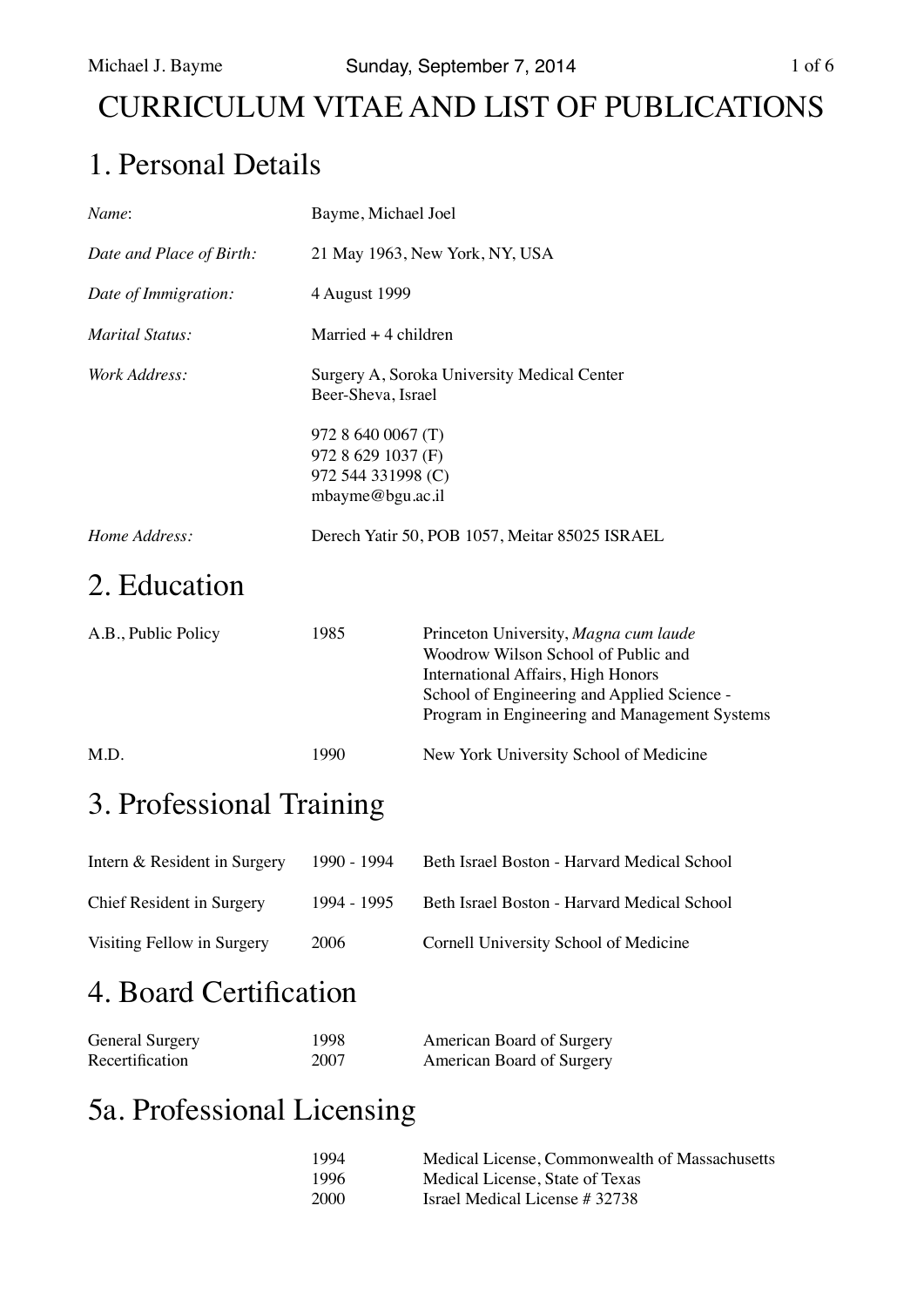2000 **Israel License General Surgery # 17654** 

### 5b. Professional Courses

| 1990 | <b>Advanced Cardiac Life Support</b>              |
|------|---------------------------------------------------|
| 1992 | <b>Advanced Trauma Life Support</b>               |
| 1996 | Advanced Trauma Life Support Instructor           |
| 1997 | Image Guided Biopsy, American College of Surgeons |
| 1998 | Sentinel Lymph Node Biopsy                        |
| 1999 | Focused Assessment Sonar in Trauma                |
| 2002 | Army Physician Training, IDF Officer Course       |
| 2010 | Naval Medicine, IDF Course                        |
| 2011 | <b>Master Class Oncoplastic Surgery</b>           |

### 6. Employment History

|        | 1995 - 1996 | Department of Surgery, Beth Israel Hospital Boston |
|--------|-------------|----------------------------------------------------|
|        | 1996 - 1999 | One Fannin Surgical Associates, Houston, Texas     |
| 1999 - |             | Soroka University Medical Center, Beer-Sheva       |

### 7. Military Service

| Reserves: | $2002 - 2010$ | Army Surgeon, rank of Lieutenant                  |
|-----------|---------------|---------------------------------------------------|
|           | $2002 -$      | Instructor, Military and Trauma Life Support, IDF |
|           | $2010 -$      | Navy Surgeon, rank of Captain                     |

#### 8. Academic Appointments

| 1990 - 1995 | Clinical Fellow in Surgery              | Harvard Medical School       |
|-------------|-----------------------------------------|------------------------------|
| 1995 - 1996 | Clinical Instructor in Surgery          | Harvard Medical School       |
| 1996 - 1999 | Clinical Assistant Professor of Surgery | University of Texas, Houston |
| 1999 -      | Clinical Instructor in Surgery          | <b>Ben Gurion University</b> |

### 9. Membership in Professional/Scientific Societies

- 1990 Massachusetts Medical Society
- 1996 **Harris County Medical Society**
- 1996 Society of Laparoscopic Surgeons
- 1998 **American Society of Breast Surgeons**
- 1999 Fellow, American College of Surgeon
- 2000 **Israel Medical Association**
- 2000 **Israel College of Surgeons**
- 2000 **Israel Society for Trauma Surgery**
- 2000 **Israel Society for Breast Surgery**

### 10. Educational Activities

| 1990 - 1996 | Harvard Medical School, Surgery Rotation, 3rd year medical students |
|-------------|---------------------------------------------------------------------|
| 1996 - 1999 | University of Texas, Houston, 2nd year course physical diagnosis    |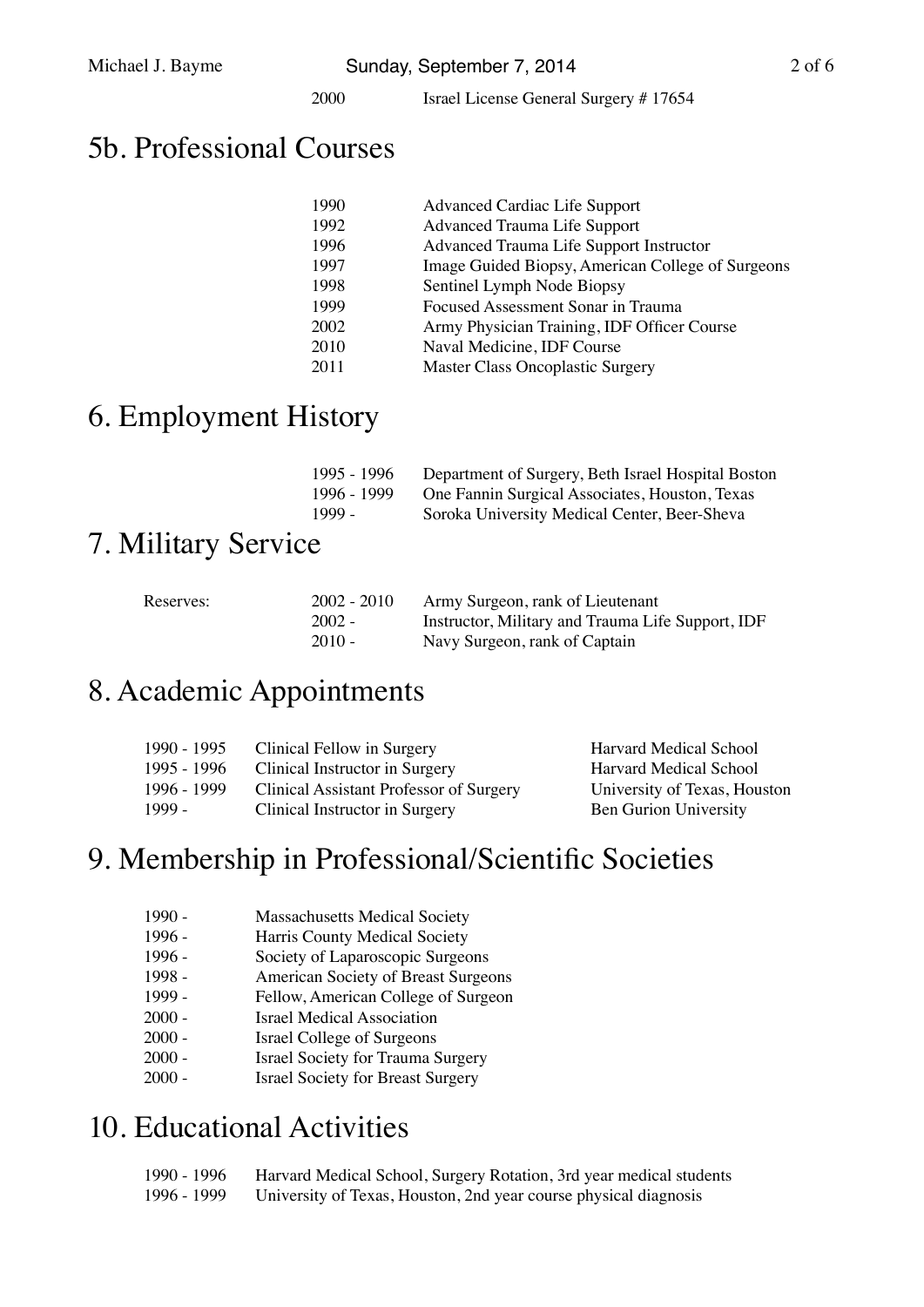| Michael J. Bayme | Sunday, September 7, 2014                                                    | $3$ of 6 |
|------------------|------------------------------------------------------------------------------|----------|
| 2002             | Instructor in anatomy, Columbia MD Program International Health              |          |
| 2004             | Physiology and fluid management. Second year course, Goldman Medical School, |          |
|                  | Ben Gurion University                                                        |          |
| 2006             | "Management of the acute abdomen and review of General Surgery."             |          |
|                  | Continuing Medical Education for Primary Care Physicians, Ben Gurion         |          |
|                  | University                                                                   |          |
| $2000 -$         | Goldman Medical School, Ben Gurion University, 4th year medical students     |          |
| $2000 -$         | Columbia MD Program International Health, 3rd year medical students          |          |
|                  |                                                                              |          |

## 11. Additional Functions

| $2006 -$ | Proctor, 3rd year students Columbia MD Program International Health |
|----------|---------------------------------------------------------------------|
| $2013 -$ | 4th year adviser, Columbia MD Program International Health          |
| 2012     | Board of Elections, Israel Trauma Society                           |

### 12. Awards and Honors

| 1991 | Outstanding Resident Teaching, Harvard Medical School |
|------|-------------------------------------------------------|
| 2002 | Outstanding Cadet, Army Physician Training, IDF       |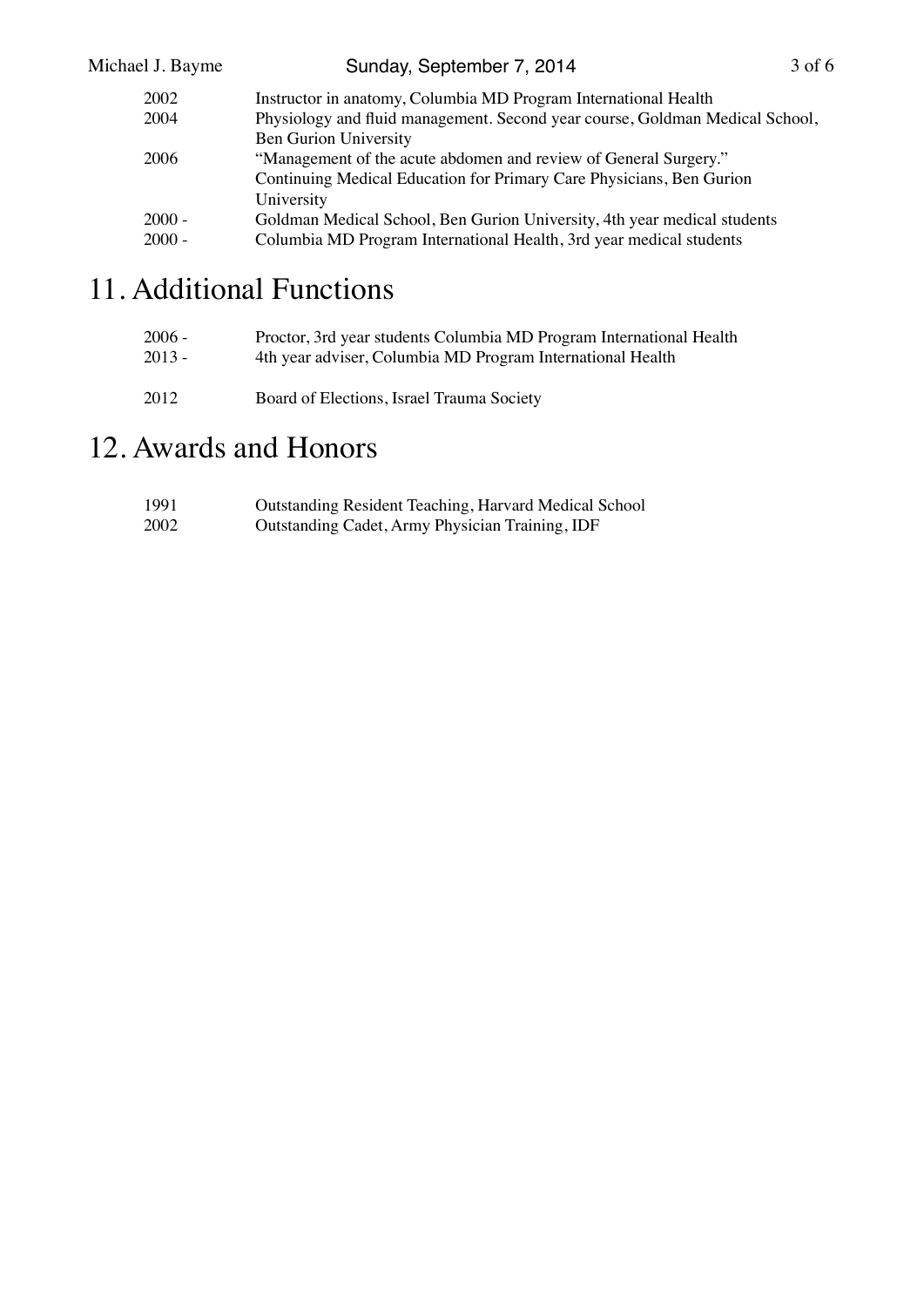### 13a. Refereed Publications

 $H$ -Index:  $5.0$ 

- 1. Prophylactic gastroenterostomy for unresectable pancreatic carcinoma. Mizrahi S, **Bayme MJ**. The Israel Medical Association Journal. 2001 Aug;3(8):603-4. Impact Factor 0.978. 83/155. Q3. C.I. 0.
- 2. Recurrent obscure gastrointestinal bleeding caused by a jejunal stromal tumor. Don-Tofield, O, Lanstberg, L., Krugliak, P, **Bayme, M**. Minimal Invasive Therapy & Allied Technology. 2001 Oct; 10(2) 115-117. Impact Factor 1.186. 117/199. Q3. C.I. 0.
- 3. Laparoscopic repair of large incisional hernias. Kirshtein B, Lantsberg L, Avinoach E, **Bayme M**, Mizrahi S. Surgical Endoscopy. 2002 Dec;16(12):1717-9. Impact Factor 3.427. 16/199. Q1. C.I. 37.
- 4. The experience with a modified technique for laparoscopic ventral hernia repair. Mizrahi S, Lantsberg L, Kirshtein B, **Bayme M**, Avinoah E. Journal of laparoendoscopic & advanced surgical techniques. Part A. 2003 Oct;13(5):305-7. Impact Factor 1.066. 123/199. Q3. C.I. 3.
- 5. Laparoscopic treatment of gastroduodenal perforations: comparison with conventional surgery. Kirshtein B, **Bayme M**, Mayer T, Lantsberg L, Avinoach E, Mizrahi S. Surgical endoscopy. 2005 Nov;19(11): 1487-90. Impact Factor 3.427. 16/199. Q1. C.I. 13.
- 6. Complicated appendicitis: laparoscopic or conventional surgery? Kirshtein B, **Bayme M**, Domchik S, Mizrahi S, Lantsberg L. World journal of surgery. 2007 Apr;31(4):744-9. Impact Factor 2.228. 52/199. Q2. C.I. 10.
- 7. Laparoscopic cholecystectomy for acute cholecystitis in the elderly: is it safe? Kirshtein B, **Bayme M**, Bolotin A, Mizrahi S, Lantsberg L. Surgical laparoscopy, endoscopy and percutaneous techniques. 2008 Aug;18(4):334-9. Impact Factor 0.876. 136/199. Q3. C.I. 18.
- 8. Stage I breast cancer in a regional oncology practice in Israel 2002-2006: clinicopathologic features, risk estimation and planned therapy of 328 consecutive patients. Geffen DB, Amir N, Sion-Vardy N, Ariad S, Kachko L, **Bayme M**, Delgado B, Dyomin V, Argov S, Koretz M. Breast. 2009 Oct;18(5):316-21. Impact Factor 1.967. 129/197. Q3. C.I. 2.
- 9. The impact of the 21-gene recurrence score assay on decision making about adjuvant chemotherapy in early-stage estrogen-receptor-positive breast cancer in an oncology practice with a unified treatment policy. Geffen DB, Abu-Ghanem S, Sion-Vardy N, Braunstein R, Tokar M, Ariad S, Delgado B, **Bayme M,** Koretz M. Annals of Oncology. 2011 Nov;22(11):2381-6. Impact Factor 7.384. 18/197. Q1. C.I. 12.
- 10. Complementary alternative medicine and its perils. **Bayme**, **M**, Perry, ZH. Rambam Maimonides Medical Journal. Accepted for publication, April 2014.

# 13b. Case Reports Publications

1. Sister Mary Joseph's nodule originating from endometrial carcinoma incidentally detected during surgery for an umbilical hernia: a case report. Piura B, Meirovitz M, **Bayme M**, Shaco-Levy R. Archives of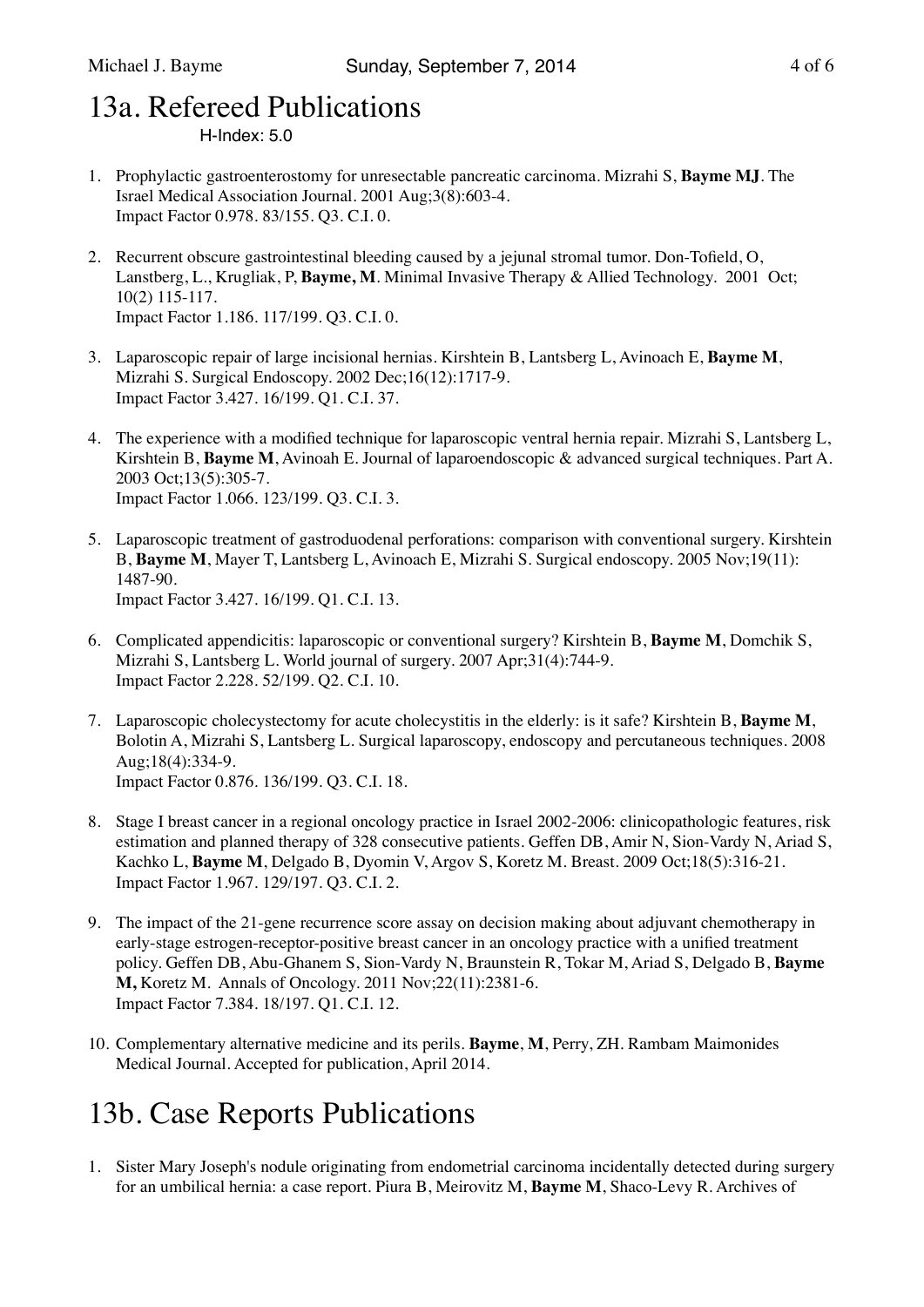gynecology and obstetrics. 2006 Oct;274(6):385-8. Impact Factor 1.330. 56/78. Q3

- 2. An iatrogenic massive hemothorax. Netz U, Perry Z, Libson S, **Bayme M**. The Israel Medical Association Journal. 2012 Feb;14(2):135-6. Impact Factor 0.978. 83/155. Q3. C.I. 0
- 3. Small bowel perforation after capsule endoscopy in a patient with occult gastrointestinal bleeding and undiagnosed Crohn's disease. Yitzhak A, **Bayme M**, Perry ZH, Mizrahi S. The American Surgeon. 2012 Mar;78(3):E159-61. Impact Factor 0.918. 133/199. Q3. C.I. 1
- 4. Primary peritoneal sarcoidosis causing an omental cake. Netz U, Perry ZH, **Bayme MJ**, Dyomin V, Mizrahi S. The American Surgeon. 2013 Jan;79(1):E6-9. Impact Factor 0.918. 133/199. Q3. C.I. 0.

## 13c. Unrefereed Publications

- 1. Strategies to reduce U.S. dependence on oil imports. **Bayme, M**. A thesis submitted to Princeton University, 1985
- 2. Computer Simulation of Axonal Signal Propagation. Llinas, R, **Bayme, M**. Woods Hull Summer Institute, 1987.
- 3. Electrophysiology: A teaching module of the Hippocrates Project. **Bayme, M**, Walton, K. 1989. NYU Medical Center.
- 4. B.I. Term: Clinical Access to Hospital Medical Records. **Bayme, M**. 1993. Center for Clinical Computing, Beth Israel Hospital Boston.

## 13d. Oral presentation

- 1. Simple laparoscopically-assisted right colectomy: Comparison to the standard operation. Hodin RA, Mowschenson PM, **Bayme**, **M**. Presented at Digestive Disease Week 2008. Published: Gastroenterology 1998 114(4), A1393-9. Impact Factor 13.926. 1/74. Q1. C.I. 0.
- 2. Resident training in the age of minimally invasive surgery. Mizrahi, S, **Bayme, M**. Association for Medical Education in Europe Annual Conference. Israel, August 2000.
- 3. Wire-guided breast biopsy: a vanishing procedure. **Bayme, M**, Crystal, P, Koretz, M, Mizrahi, S. Biennial Conference of the Israeli Surgical Society. Israel, June 2003
- 4. Neoadjuvant Doxorubicin-cyclophosphamide followed by weekly paclitaxel: pathologic and clinical response in 72 patients. Geffen, DB, Belochitski, O, Koretz, M, Sion-Vardy, N, **Bayme, M**, Ariad, S. 2007 Israel Society for Clinical Oncology and Radiation Therapy.
- 5. An omental cake of unknown origin a case report and the implications stemming from it (Poster Presentation). Uri Netz, Zvi H. Perry, **Michael J. Bayme**, Victor Dyomin and Solly Mizrahi The Biennial convention of the Israeli Society for Endoscopic Surgery, Hertzelia, Israel, November 2010.